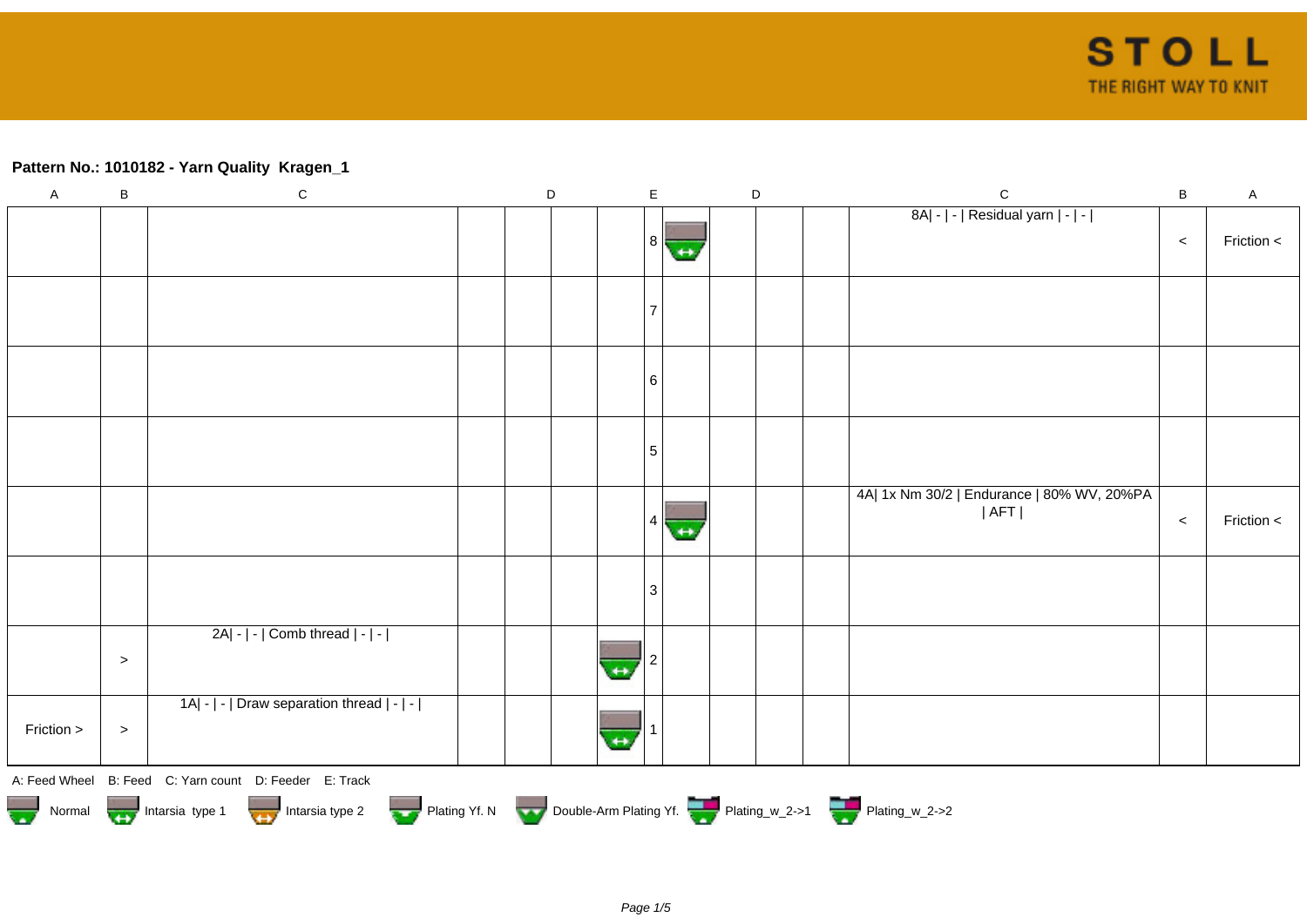## **Pattern No.: 1010182 - Yarn Quality Zutaten**

| $\mathsf{A}$ | $\sf B$ | ${\bf C}$                                                                   | $\mathsf D$ |  | E              |                   | $\mathsf D$    |  | $\mathsf C$                                                 | $\sf B$ | $\mathsf A$ |
|--------------|---------|-----------------------------------------------------------------------------|-------------|--|----------------|-------------------|----------------|--|-------------------------------------------------------------|---------|-------------|
|              |         |                                                                             |             |  | 8 <sup>1</sup> | $\leftrightarrow$ |                |  | 8A  -   -   Residual yarn   -   -                           | $\,<$   | Friction <  |
|              |         |                                                                             |             |  | 7              |                   |                |  |                                                             |         |             |
|              |         |                                                                             |             |  | 6              |                   |                |  |                                                             |         |             |
|              |         |                                                                             |             |  | 5              |                   |                |  |                                                             |         |             |
|              |         |                                                                             |             |  |                | $\leftrightarrow$ |                |  | 4A, BLUE  1x Nm 30/2   Endurance   80% WV,<br>20% PA   AFT  | $\,<\,$ | Friction <  |
|              |         |                                                                             |             |  | 3              | $+$               |                |  | 3A, BLUE  2x Nm 30/2   Endurance   80% WV,<br>20% PA   AFT  | <<      | Friction <  |
|              | $\geq$  | $2A - - $ Comb thread $ - - $                                               |             |  | $\overline{2}$ |                   | $\overline{a}$ |  | 2B, BLACK  2x Nm 30/2   Endurance   80% WV,<br>20% PA   AFT | <<      | Friction <  |
| Friction >   | $\,>$   | 1A  -   -   Draw separation thread   -   -                                  |             |  |                |                   |                |  |                                                             |         |             |
|              |         | A: Feed Wheel B: Feed C: Yarn count D: Feeder E: Track                      |             |  |                |                   |                |  |                                                             |         |             |
|              |         | Normal Intarsia type 1 Intarsia type 2 Plating Yf. N Double-Arm Plating Yf. |             |  |                |                   |                |  |                                                             |         |             |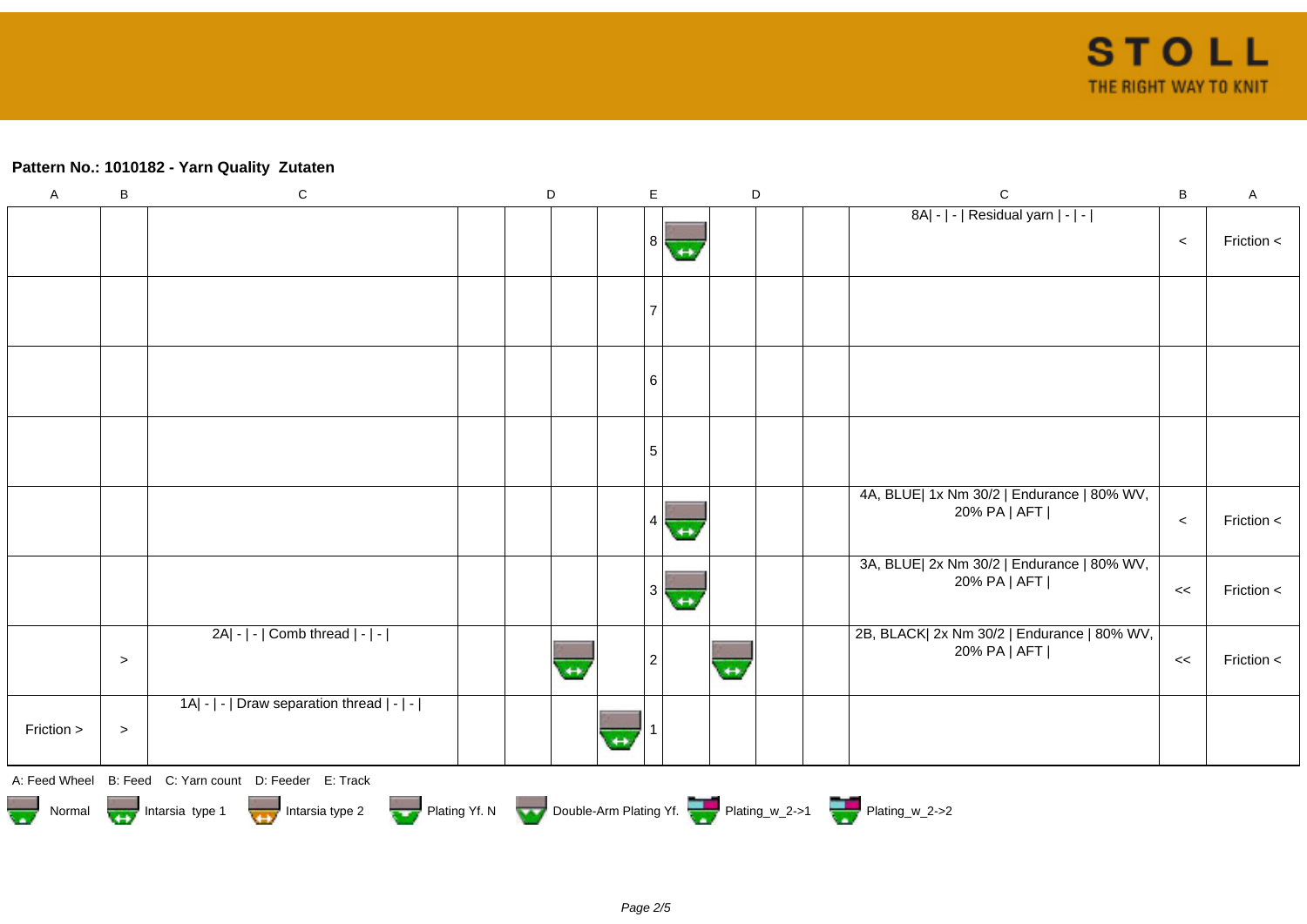## **Pattern No.: 1010182 - Yarn Quality V-Teil(e)**

| A                     | B                 | $\mathsf{C}$                                                  | D |                   | E |                   | D | $\mathbf C$                                                        | B     | Α              |
|-----------------------|-------------------|---------------------------------------------------------------|---|-------------------|---|-------------------|---|--------------------------------------------------------------------|-------|----------------|
| Friction >            | $\, >$            | 8A, LIGHT GRAY  1x Nm 30/2   Aer8   50%<br>PES, 50% PVA   AFT |   |                   | 8 | $\leftrightarrow$ |   | 8B  -   -   Residual yarn   -   -                                  | $\,<$ | Friction $\lt$ |
| Friction >            | $\, >$            | 7A, DARK GRAY  1x Nm 30/2   Aer8   50%<br>PES, 50% PVA   AFT  |   | $\leftrightarrow$ |   |                   |   |                                                                    |       |                |
| Friction >            | $\boldsymbol{>}$  | 6A, BLUE  2x Nm 30/2   Endurance   80% WV,<br>20% PA   AFT    |   | $\leftrightarrow$ | 6 |                   |   |                                                                    |       |                |
| Friction >            | $\boldsymbol{>>}$ | 5A, BLACK  2x Nm 30/2   Endurance   80% WV,<br>20% PA   AFT   |   | $\overline{ }$    |   |                   |   |                                                                    |       |                |
|                       |                   |                                                               |   |                   | 4 | $\leftrightarrow$ |   | 4A, BLUE  1x Nm30/2   Endurance   80% WV<br>20% PA   AFT           | $\,<$ | Friction $<$   |
|                       |                   |                                                               |   |                   | 3 | $+$               |   | 3A, BLUE  2x Nm 30/2   Endurance   80% WV,<br>20% PA   AFT         | <<    | Friction <     |
|                       | $\, >$            | $2A - - $ Comb thread $ - - $                                 |   |                   | 2 | $\leftrightarrow$ |   | 2B, BLACK  2x Nm 30/2   Endurance   80% WV,<br>20% PA   AFT        | $\,<$ | Friction $\lt$ |
| Friction >            | $\, > \,$         | 1A  -   -   Draw separation thread   -   -                    |   | $\leftrightarrow$ |   |                   |   |                                                                    |       |                |
|                       |                   | A: Feed Wheel B: Feed C: Yarn count D: Feeder E: Track        |   |                   |   |                   |   |                                                                    |       |                |
| <b>Read</b><br>Normal |                   | Intarsia type 2<br>Intarsia type 1                            |   |                   |   |                   |   | Plating Yf. N Double-Arm Plating Yf. Plating w_2->1 Plating_w_2->2 |       |                |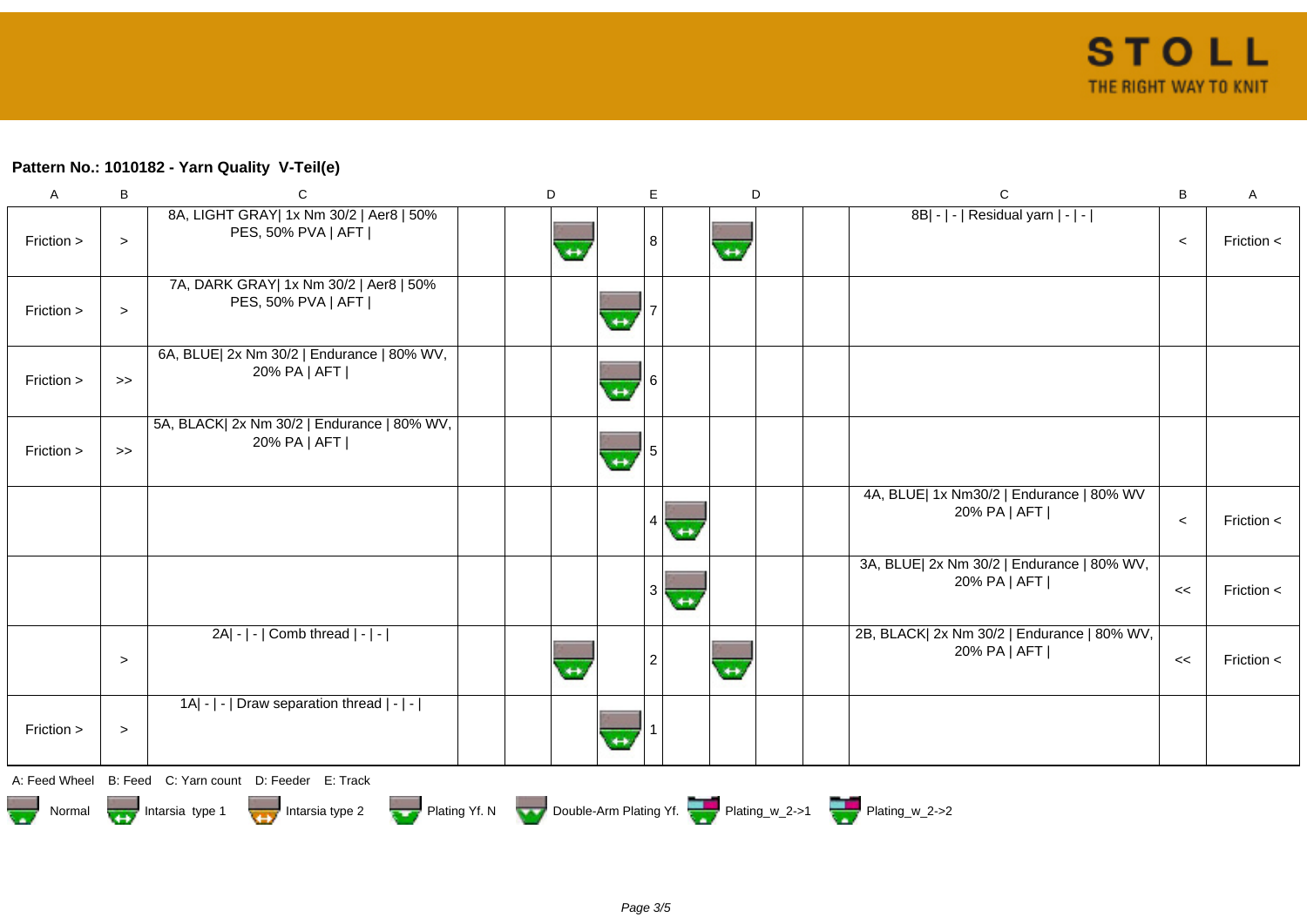## **Pattern No.: 1010182 - Yarn Quality R-Teil(e)**

| $\mathsf A$           | B      | C                                                             | D |                   | E | D                 | $\mathsf C$                                                        | $\sf B$ | $\mathsf A$    |
|-----------------------|--------|---------------------------------------------------------------|---|-------------------|---|-------------------|--------------------------------------------------------------------|---------|----------------|
| Friction >            | $\geq$ | 8A, LIGHT GRAY  1x Nm 30/2   Aer8   50%<br>PES, 50% PVA   AFT |   |                   | 8 | $\leftrightarrow$ | 8B  -   -   Residual yarn   -   -                                  | $\,<$   | Friction $<$   |
| Friction >            | $\geq$ | 7A, DARK GRAY  1x Nm 30/2   Aer8   50%<br>PES, 50% PVA   AFT  |   | $+$               |   |                   |                                                                    |         |                |
| Friction >            | $>\!>$ | 6A, BLUE  2x Nm 30/2   Endurance   80% WV,<br>20% PA   AFT    |   | $\leftrightarrow$ |   |                   |                                                                    |         |                |
| Friction >            | $>$    | 5A, BLACK  2x Nm 30/2   Endurance   80% WV,<br>20% PA   AFT   |   | $\leftrightarrow$ |   |                   |                                                                    |         |                |
|                       |        |                                                               |   |                   |   |                   | 4A, BLUE  1x Nm30/2   Endurance   80% WV<br>20% PA   AFT           | $\,<$   | Friction <     |
|                       |        |                                                               |   |                   |   |                   | 3A, BLUE  2x Nm 30/2   Endurance   80% WV,<br>20% PA   AFT         | <<      | Friction $<$   |
|                       | $\geq$ | 2A  -   -   Comb thread   -   -                               |   |                   |   | $\leftrightarrow$ | 2B, BLACK  2x Nm 30/2   Endurance   80% WV,<br>20% PA   AFT        | $\,<$   | Friction $\lt$ |
| Friction >            | $\,>$  | 1A  -   -   Draw separation thread   -   -                    |   | $\overline{+}$    |   |                   |                                                                    |         |                |
| A: Feed Wheel         |        | B: Feed C: Yarn count D: Feeder E: Track                      |   |                   |   |                   |                                                                    |         |                |
| i<br>Tarihi<br>Normal |        | Intarsia type 1<br>Intarsia type 2                            |   |                   |   |                   | Plating Yf. N Double-Arm Plating Yf. Plating w_2->1 Plating w_2->2 |         |                |